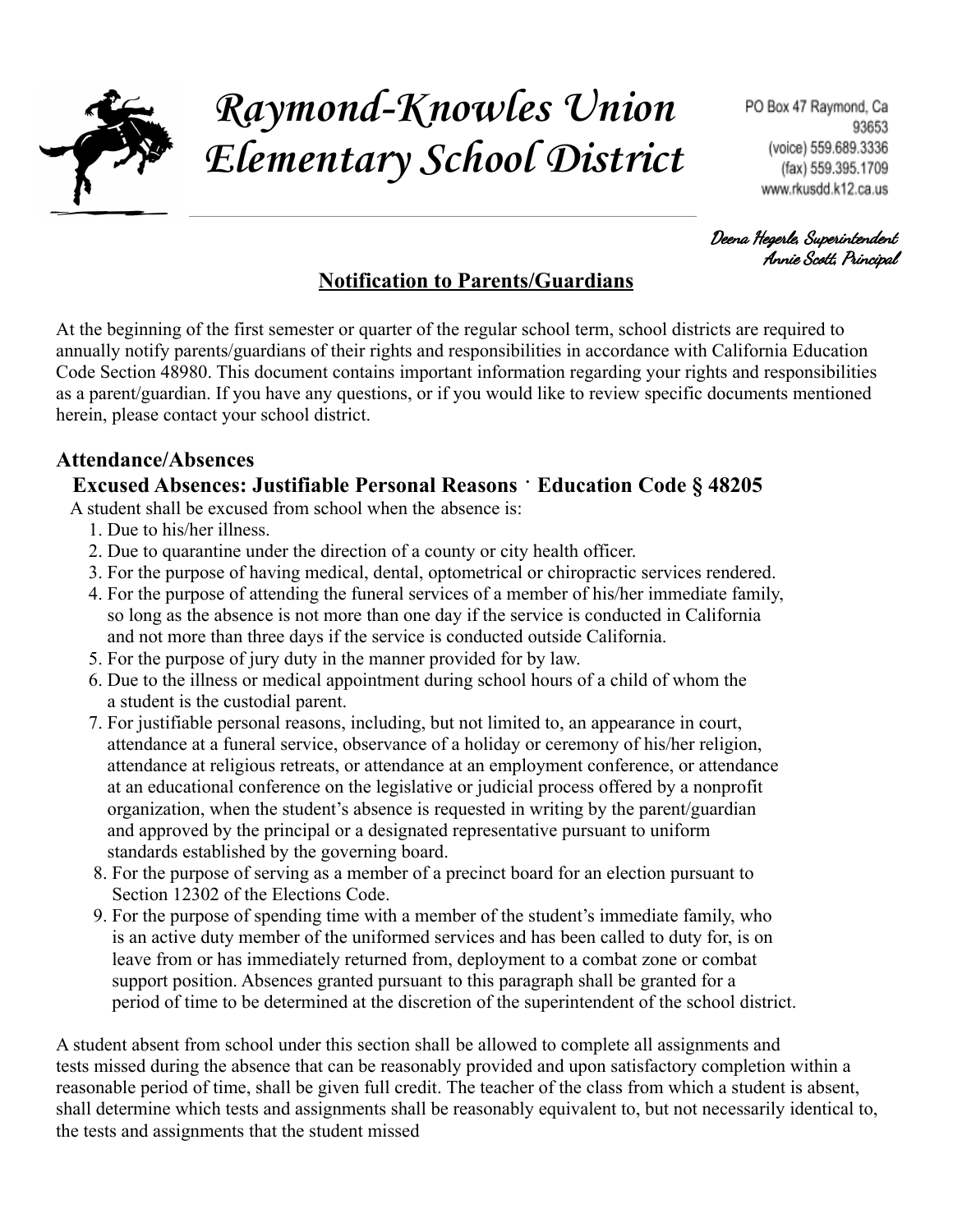during the absence. For purposes of this section, attendance at religious retreats shall not exceed four hours per semester.

#### **Excused Absences for Students Obtaining Confidential Medical Services Without Parent/Guardian Consent**⠂**Education Code § 46010.1**

School authorities may excuse any student from the school for the purpose of obtaining confidential medical services without the consent of the student's parent/guardian.

#### **Absences for Religious Purposes**⠂**Education Code § 46014**

Students, with the written consent of their parents/guardians, may be excused from school in order to participate in religious exercises or to receive moral and religious instruction pursuant to district policies and regulations.

#### **Attendance Options/Residency**

#### **Attendance Options**⠂**Education Code §48980 (h)**

The school district shall advise the parent/guardian of all existing statutory attendance options and local attendance options available in the district. This notification shall include all options for meeting residency requirements for school attendance, programmatic options offered within the local attendance areas, and any special programmatic options available on both an interdistrict and intradistrict basis. The notification shall also include a description of all options, a description of the procedure for application for alternative attendance areas or programs, an application form from the district for requesting a change of attendance and a description of the appeals process available, if any, for a parent/guardian denied a change of attendance. The notification shall also include an explanation of the existing statutory attendance options including, but not limited to those under Education Code Sections 35160.5, 46600 and 48204 (b).

#### **Residency**⠂**Education Code §48200, 48204**

A minor between the ages of 6 and 18 years is subject to compulsory education and unless exempted, must enroll in school in the school district in which the residence of either the parent/guardian is located.

A student may alternatively comply with the residency requirements for school attendance in a school district, if he/she is place in a foster home or licensed children's institution within the boundaries of the school district pursuant to a commitment or placement under the Welfare and Institutions Code; a pupil who is a foster child who remains in his or her school of origin; an emancipated student who resides within the boundaries of the school district; a student who lives in the home of a caregiving adult that is located within the boundaries of the school district; or a student residing in a state hospital located within the boundaries of the school district.

Also, under certain conditions, a student may attend schools in another district within which one or both of the parents/guardians are physically employed for a minimum of 10 hours during the school week.

#### **Interdistrict Attendance**⠂**Education Code §§46600-46611**

The governing boards of two or more school districts may enter into an agreement, for a term not to exceed five school years, for the interdistrict attendance of students who are residents of the districts. The agreement shall stipulate the terms and conditions under which interdistrict attendance shall be permitted or denied. The agreement may contain standards of reapplication and specify the terms and conditions under which a permit may be revoked. Unless otherwise specified in the agreement, a student will not have to reapply for an interdistrict transfer and the school board of the district of enrollment must allow the student to continue to attend the school in which he/she is enrolled. School districts must give priority for interdistrict attendance under any existing interdistrict attendance agreement or give additional consideration for the creation of an interdistrict attendance agreement when the district of residence or the district of proposed enrollment determine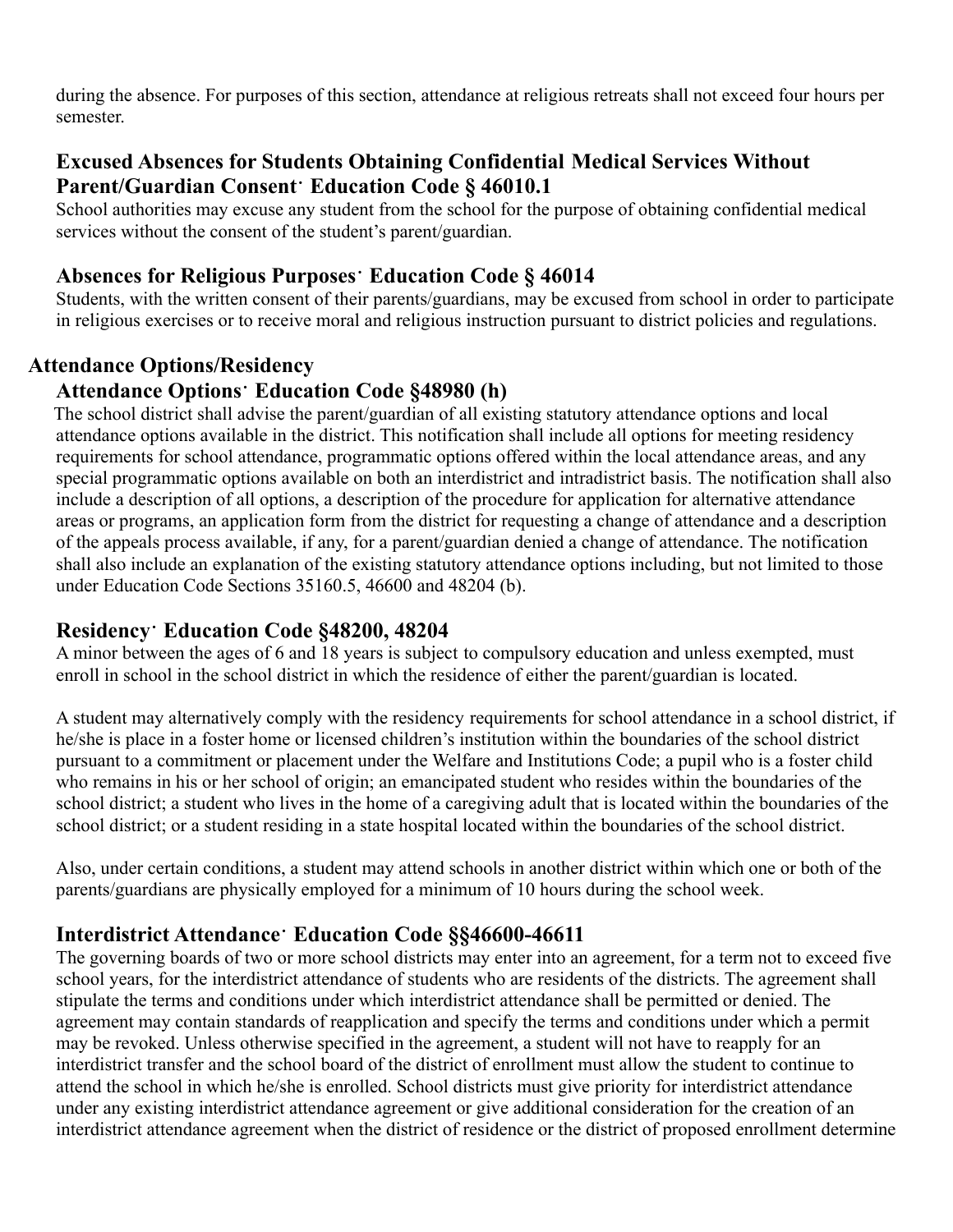that the student has been a victim of bullying.

# **Intradistrict Transfers**⠂**Education Code §35160.5 (b)**

Residents of a school district may apply to other schools within the district for their child to attend on a space available basis.

# **Open Enrollment**⠂**Education Code §48350 et seq.**

Whenever a child is attending a school on the Open Enrollment List as identified by the Superintendent of Public Instruction, the student may seek to transfer to another school within or outside of the district, as long as the school to which he/she is transferring has a higher Academic Performance Index (API). Transportation to any other school is the responsibility of the parent/guardian. School districts are allowed to adopt written standards for acceptance and rejection of applications as long as students are selected through a random and unbiased process. Unless the school board waives the deadline, requests for transfers are to be submitted by January 1 of the prior school year. To apply, parents/guardians must contact the school district to which they seek to transfer their student.

# **Career Counseling**

# **Career Counseling and Course Selection**⠂**Education Code §221.5 (d)**

The parents/guardians of students shall be notified in advance of career counseling and course selection commencing with course selection for the seventh grade so that they may participate in the counseling sessions and decisions.

# **Career Technical Education Courses to Satisfy Graduation/College Admission Requirements**⠂**Education Code §§51225.3, 48980 (m)**

If a district elects to allow a career technical education course to satisfy the requirement of Education Code section 51225.3 (a)(1)(E), the school district must provide annually to parents/guardians (1) information about the high school graduation requirements of the district and how each requirement satisfies or does not satisfy the subject matter requirements for admission in the California State University and the University of California, and (2) a complete list of career technical education courses offered by the district that satisfy the subject matter requirements for admission to the California State University and the University of California, and which of the specific college admission requirements these courses satisfy.

# **College Admission Requirements**⠂**Education Code §51229**

The State of California offers community colleges, California State Universities (CSU) and Universities of California (UC) for students who wish to continue their education after high school.

In order to attend a community college, a student need only be a high school graduate or 18 years of age. In order to attend a CSU, the student has to take specific high school courses, have the appropriate grades and test scores and have graduated from high school. Test scores are not required if the student's GPA is 3.0 or above. In order to attend a UC the student must meet requirements for coursework, GPA and test scores, or rank in the top four percent at a participating high school or qualify by examination alone. The student may also transfer to a CSU or UC after attending a community college. For mor information on college admission requirements, please refer to the following webpages:

<https://www.cccco.edu>- This is the official website of the California Community College system. It offers links to all of the California Community Colleges.

<https://assist.org/-> This site provides course transfer information for students planning to transfer from a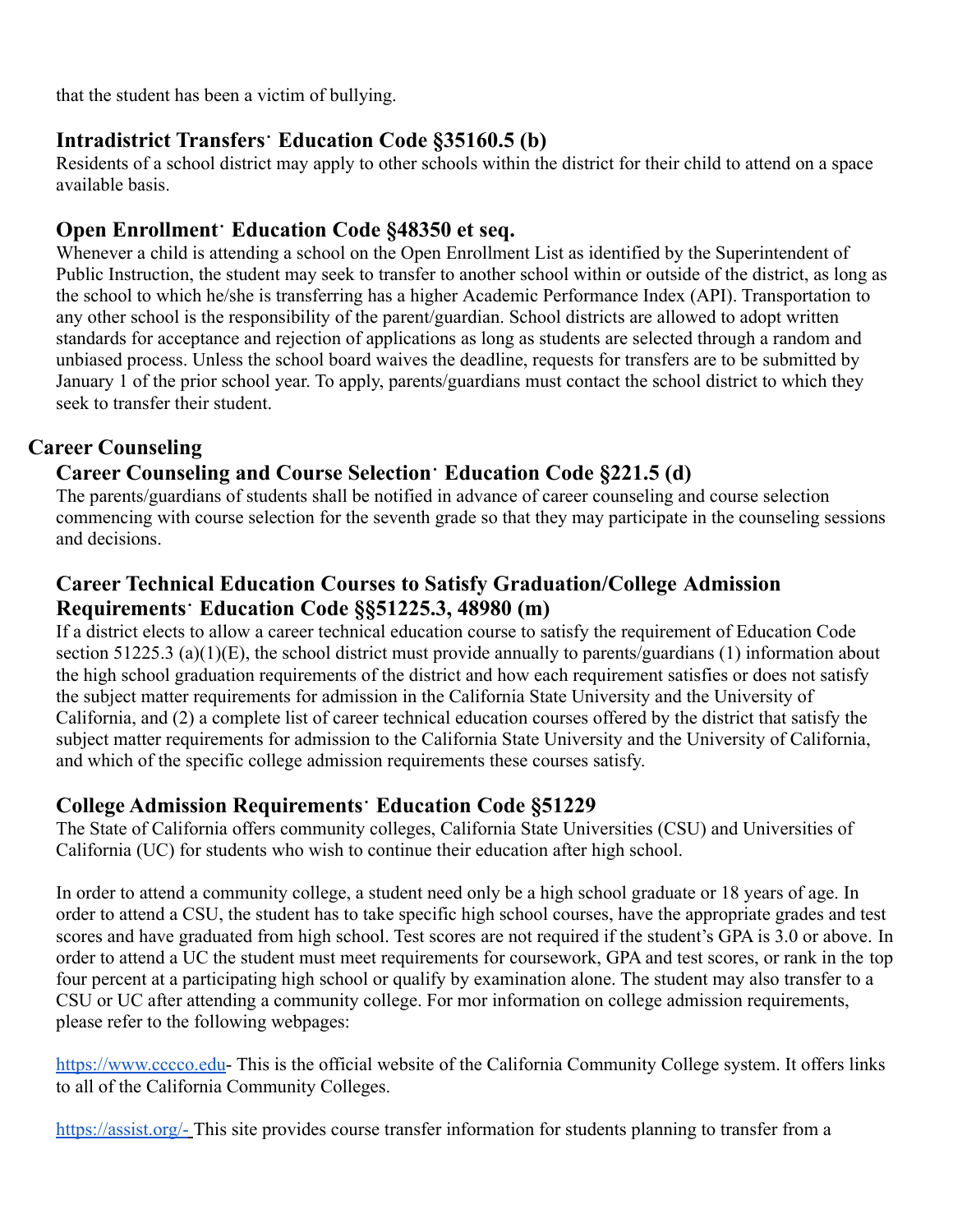California Community College to a CSU or UC.

<https://www2.calstate.edu/-> This online site offers assistance to students on the CSU system, including the ability to apply online, and links to all CSU campuses.

[www.universityofcalifornia.edu-](http://www.universityofcalifornia.edu) This website offers information regarding admissions, online application and links to all UC campuses.

Students may also explore career options through career technical education. These programs and classes offered by a school are specifically focused on career preparation and/or preparation for work. The programs and classes are integrated with academic courses and support academic achievement. Students can learn more about career technical education by referring to the following webpage: [www.cde.ca.gov/ds/si/rp.](http://www.cde.ca.gov/ds/si/rp)

Students may meet with their high school counselor to choose courses at the school that will meet college admission requirements or enroll in career technical education courses or both.

#### **Investing for Future College Education**⠂**Education Code §48980 (d)**

Parents/guardians are advised of the importance of investing for the future college or university education of their children and of considering appropriate investment options, including, but not limited to, United States savings bonds.

# **List of Courses Offered Meeting UC Admission Requirements**⠂**Education Code § 66204**

Districts must annually provide to each high school student accurate, updated lists of courses that are currently offered by the high schools and are certified by the University of California as meeting admission requirement criteria.

#### **Complaints**

# **Uniform Complaint Procedures**⠂**Title 5 California Code of Regulations §4622**

School districts shall annually notify in writing its students, employees, parents/guardians of its students, the district advisory committee, school advisory committees, and other interested parties of the school districts' Uniform Complaint Procedures. The Uniform Complaint Procedures apply to the filing, investigation, and resolution of complaints regarding alleged: 1) failure to comply with federal or state law or regulations governing adult education, consolidated categorical aid programs, migrant education, vocational education, child care and developmental programs, child nutrition programs and special education programs; 2) unlawful discrimnation against any protected group as identified uner Education Code section 200 and 220 and Government Code section 11135; 3) failure to comply with school safety planning requirements as specified in Section 7114 of Title 20 of the United States Code; 4) unlawful discrimination, harassment, intimidation, and bullying based on actual or perceived characteristics set forth in Section 422.55 of the Penal Code and EC 220; and 5) unlawful imposition of pupil fees for participation in educational activities in public schools. The notice shall include the identity of the person(s) responsible for processing complaints, civil law remedies available under state or federal discrimnation laws, and the applicable appeal and review procedures.

# **Williams Settlement Complain Rights**⠂**Education Code §35186**

Each school district shall notify parents/guardians that there should be sufficient textbooks and instructional materials in each classroom. Each student, including English learners, must have a textbook or instructional materials, or both, to use in the class and to take home to complete required homework assignments. School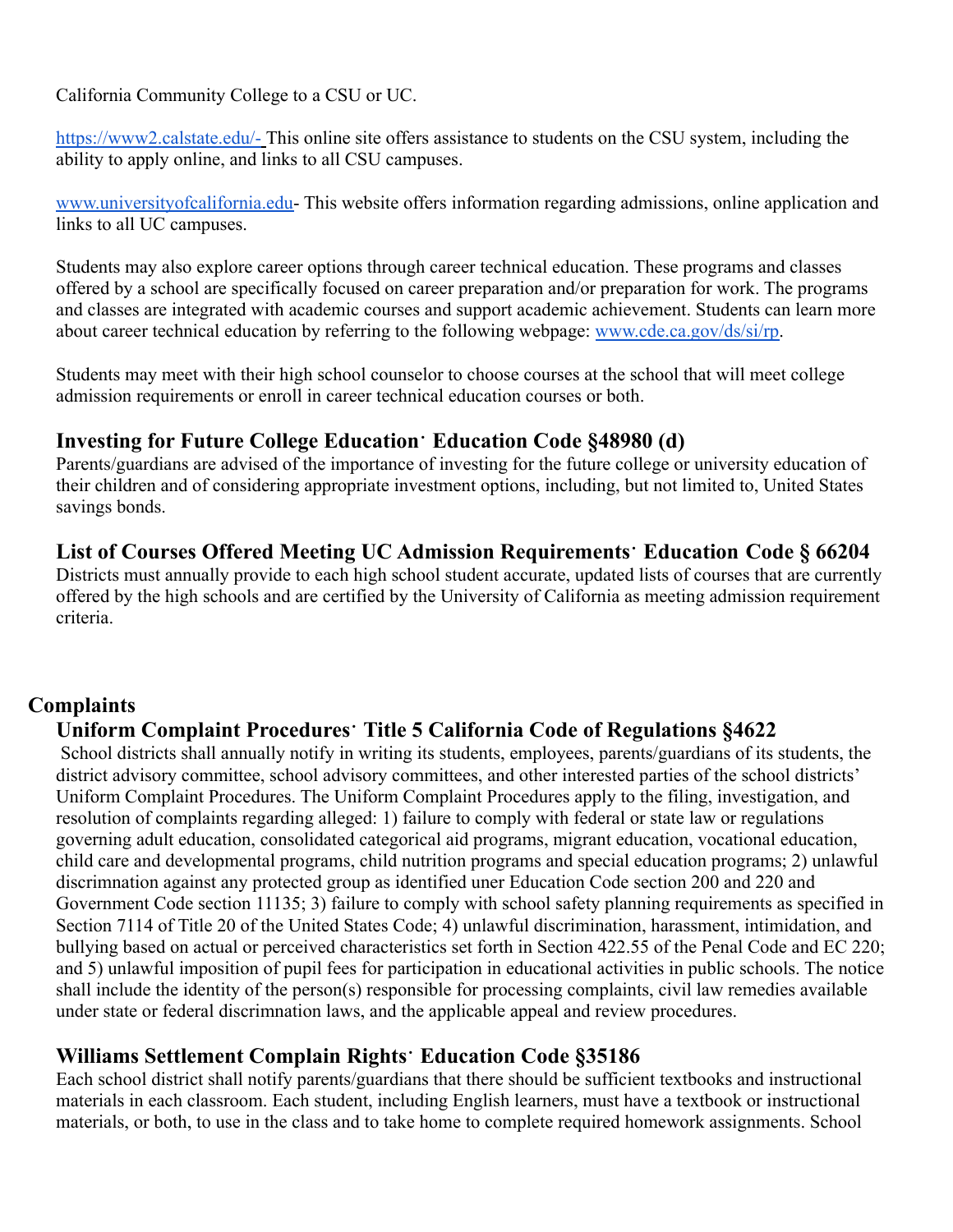facilities must be clean, safe and maintained in good repair, and there should be no teacher vacancies or misassignments. Complaint procedures have been established to identify and resolve complaints regarding these issues. Complaint forms should be available at the school or district office.

# **Health Related**

# **Administration of Prescribed Medication**⠂**Education Code §49423**

Any student who is required to take, during the regular school day, medication prescribed for him/her by a physician, may be assisted by the school nurse or other designated school personnel or may carry and self-administer prescription auto-injectable epinephrine under the following circumstances: (1) In order for the student to be assisted by a school nurse or other designated school personnel, the school district shall obtain both a written statement from the physician detailing the name of the medication, method, amount and time schedule by which the medication is to be taken and a written statement from the parent, foster parent or guardian of the student indicating the desire that the school district assist the student in the matters included in the physician's statement. (2) In order for the student to carry and self-administer prescription auto-injectable epinephrine, the school district shall obtain a written statement from the physician detailing the name of the medication, method, amount and time schedule by which the medication is to be taken and confirming that the student is able to self-administer the medication and a written statement from the parent, foster parent, or guardian of the student consenting to self-administration, as well as providing a release for the school nurse or other designated school personnel to consult with the health care provider of the student regarding any questions that may arise with regard to the medication, and releasing the school district and school personnel from any liability if the self-administering student suffers an adverse reaction as a result of self-administration. A student may be subject to disciplinary action if he/she uses auto-injectable epinephrine in a manner other than as prescribed. The written statements in both cases shall be provided at least annually and more frequently if the medication, dosage, frequency of administration, or reason for administration changes.

# **Children Health Screening**⠂**Health & Safety Code §§120475, 124085, 124100, 124105**

School districts shall notify parents/guardians of kindergarten and first grade students of the requirement for a physical examination for first grade enrollment and the availability of free health screening through the local health department. The school district shall exclude from school for not more than 5 days any student who has not provided a certificate documenting the appropriate health screening or a waiver.

# **Continuing Medication**⠂**Education Code §49480**

The parent/guardian of a student on continuing medication for a non-episodic condition shall inform the school of the medication, the dosage and the name of the physician. With the consent of the parent/guardian, the school nurse may communicate with the physician and may counsel with school personnel regarding the possible side effects of the drug. The superintendent of the school district shall be responsible for informing parents/guardians of the requirements of this section.

# **Dental Care**⠂**Education Code §49452.8**

A student, while enrolled in kindergarten in a public school, or while enrolled in first grade in a public school, if the student was not previously enrolled in kindergarten in a public school, shall, no later than May 31 of the school year, present proof of having received an oral health assessment by a licensed dentist or other licensed dental health professional no earlier than 12 months prior to the date of the initial enrollment of the student. A school district shall notify the parent/guardian of a student of this assessment requirement which notification, at a minimum shall contain the following:

- 1) An explanation of the administrative requirements of this section;
- 2) Information on the importance of primary teeth;
- 3) Information on the importance of oral health to overall health and learning;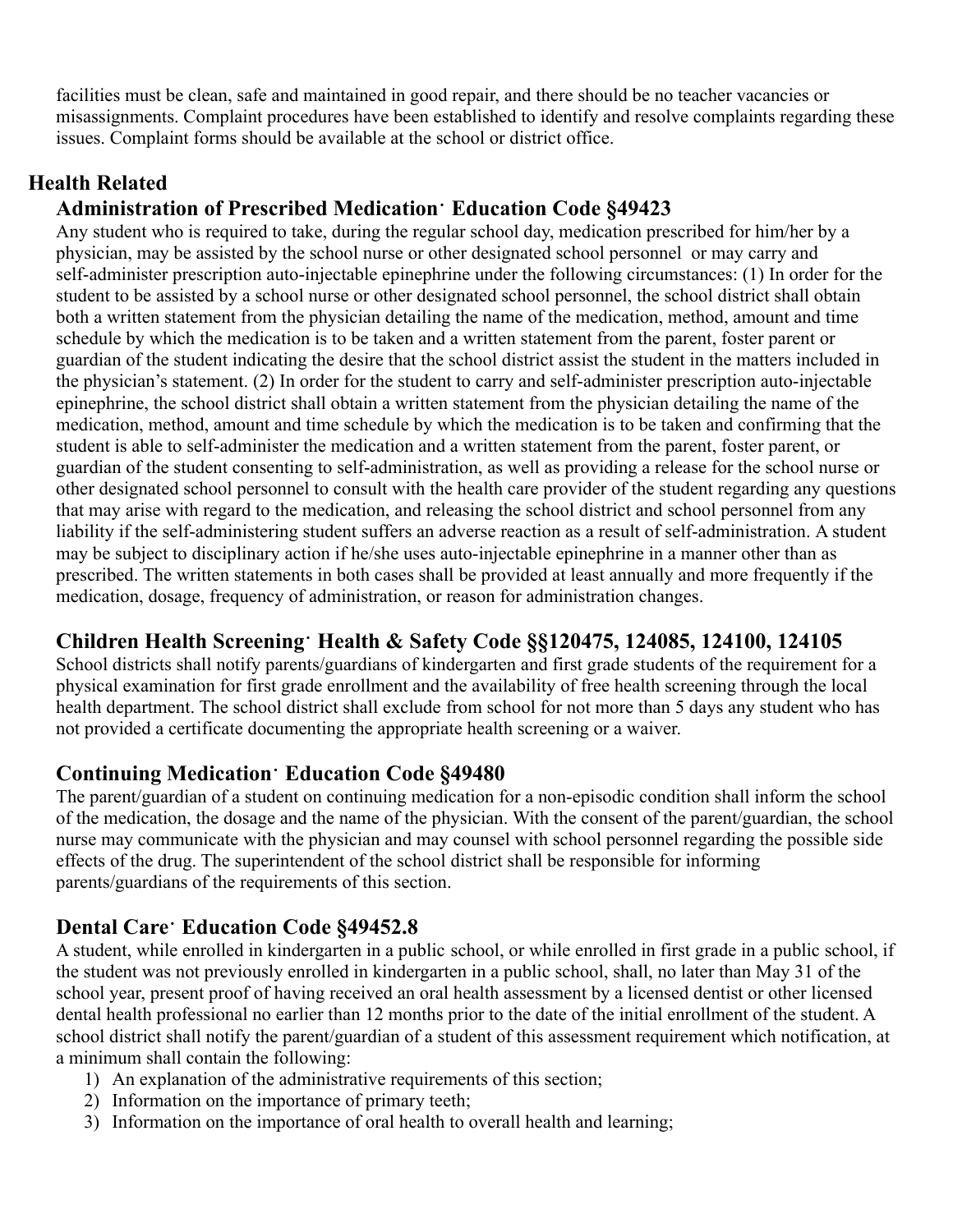- 4) A toll-free telephone number to request an application for Healthy Families, Medi-Cal, or other government-subsidized health insurance programs;
- 5) Contact information for county public health departments; and
- 6) A statement of privacy applicable under state and federal laws and regulations

# **Health Insurance Coverage for Athletes**⠂**Education Code §32221.5**

School districts that operate interscholastic athletic teams are required to include a statement regarding no or low cost health insurance programs in the offers of insurance coverage that are sent to athletic team members.

# **Immunization of Students**⠂**Education Code §§48216, 49403**

A school district shall exclude a student who is not properly immunized and will notify the parent/guardian that he/she has two weeks to supply evidence that the student is properly immunized or is exempt from immunization. The district shall also refer the parent/guardian to sources of medical services to obtain immunizations if they are needed. The governing board of any school district may authorize any person licensed as a physician and surgeon, or any person licensed as a registered nurse acting under direction of a supervising physician and surgeon to administer an immunizing agent to any student, provided that written consent of the student's parent/guardian has been obtained prior to administration of suck immunizing agent.

Beginning January 1, 2014, the signed waiver to exempt a pupil from meeting immunization requirements shall include a form prescribed by the State Department of Public Health signed by 1) the health care practitioner who provided information to the parent or legal guardian regarding the benefits and risks of the immunization and the health risks of the communicable diseases; and 2) the parent or legal guardian, indicating that he or she received the information provided by the health care practitioner.

# **Medical & Hospital Services for Students**⠂**Education Code §49472**

The governing board of any school district may provide or make available medical and/or hospital services for students through nonprofit membership corporations, or authorized insurance companies for accidents occurring on school grounds, or while being transported to or from any school activity or event, or while at any other place as an incident to school-sponsored activities. The service shall be provided only with the consent of the parent/guardian or the student if he/she is not a minor.

# **Parent's/Guardian's Refusal to Consent to Physical Examination of Child**⠂**Education Code §49451**

A parent/guardian having control or charge of any child enrolled in the public schools may file annually with the principal of the school in which his/her child is enrolled a statement in writing, signed by the parent/guardian, stating that he/she will not consent to a physical examination of his/her child. Thereupon the child shall be exempt from any physical examination, but whenever there is a good reason to believe that the child is suffering from a recognized contagious or infectious disease, he.she shall be sent home and shall not be permitted to return until the school authorities are satisfied that any contagious or infectious disease does not exist.

# **Instructional Programs**

# **Bilingual Education**⠂**EC 52173, 5 CCR 11303**

School district is required to provide parents an opportunity for consultation prior to placement of a child in a program of bilingual education. Notification would include: 1) description of purposes, method and content of programs; 2) the right to visit the program for explanation of nature and objective of bilingual education; 3) right not to include child in program; 4) opportunity for participation in advisory committees.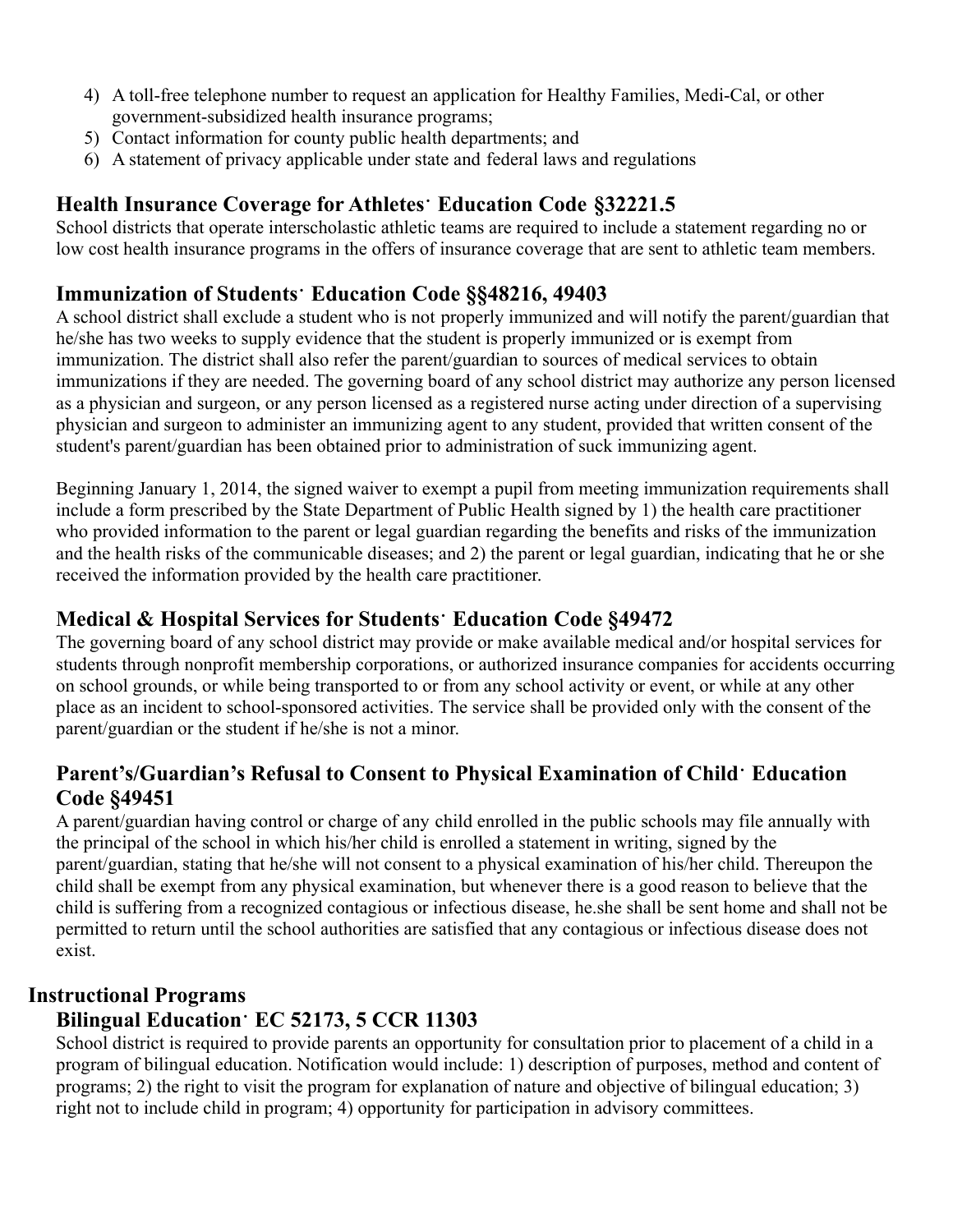# **English Learners**⠂**20 USC 6312**

The parents/guardians of limited English Proficient (English Learner) students participating in a language instruction program shall be notified not later than 30 days after the beginning of the school year about certain aspects of their child's identification, the instructional program and the program's exit requirements.

# **English Immersion Program**⠂**EC 310, 5 CCR 11309**

In order to facilitate parental choice of program, all parents and guardians must be informed of the placement of their children in a structured English immersion program and must be notified of an opportunity to apply for a parental exception waiver.

# **Student's Rights to Refrain From the Harmful or Destructive Use of Animals**⠂**Education Code §§32255-32255.6**

Any student with a moral objection to dissecting, harming or destroying animals shall notify his/her teacher regarding this objection. If the teacher believes an adequate alternative education project is possible, the teacher may work with the student to develop an agreed upon alternative education project. The project shall require a comparable time and effort by the student. It shall not be more arduous as a means of penalizing the student. The student shall not be discriminated against based upon his/her decision to exercise rights of the section.

#### **Parent Notification for AIDS/HIV Instruction and Human Sexuality**⠂**Education Code §51938**

A parent/guardian of a student has the right to excuse their child from all or part of comprehensive sexual health education, HIV/AIDS prevention education, and assessments related to that education as follows:

- 1) At the beginning of each school year, or, for a student who enrolls in a school after the beginning of the school year, at the time of that student's enrollment, each school district shall notify the parent/guardian of each student about instruction in comprehensive sexual health education and HIV/AIDS prevention education and research on student health behaviors and risks planned for the coming year. The notice shall include all of the following:
	- A) Advise the parent/guardian that written and audio visual educational materials used in comprehensive sexual health education and HIV/AIDS prevention education are available for inspection.
	- B) Advise the parent/guardian whether the comprehensive sexual health education or HIV/AIDS prevention education will be taught by school district personnel or by outside consultants. If the school elects to provide this instruction by outside consultants or guest speakers, the notice shall include the date of instruction, the name of the organization or affiliation of each guest speaker, and an indication that the parent/guardian has the right to request a copy of information about the instruction (E.C. sections 51933, 51934 and 51938). If arrangements for this instruction are made after the beginning of the school year, notice shall be made by mail or another commonly used method of notification, no fewer than 14 days before instruction is delivered.
	- C) Information explaining the parent's/guardian's right to request a copy of this chapter.
	- D) Advise the parent/guardian that the parent/guardian may request in writing that his/her child not receive comprehensive sexual health education or HIV/AIDS prevention education.

2) Anonymous, voluntary and confidential research and evaluation tools to measure students' health behaviors and risks, including tests, questionnaires, and surveys containg age appropriate questions about the student's attitudes concerning or practices relating to sex may be administred to any student in grades 7 to 12 inclusive, if the parent/guardian is notified in writing that this test, questionnaire, or survey is to be administered and the student's parent/guardian is given the opportunity to review the test, questionnaire or survey and to request in writing that his/her child not participate.

# **Students with Temporary Disabilities**⠂**Education Code §§ 48206.3, 48207, 48208**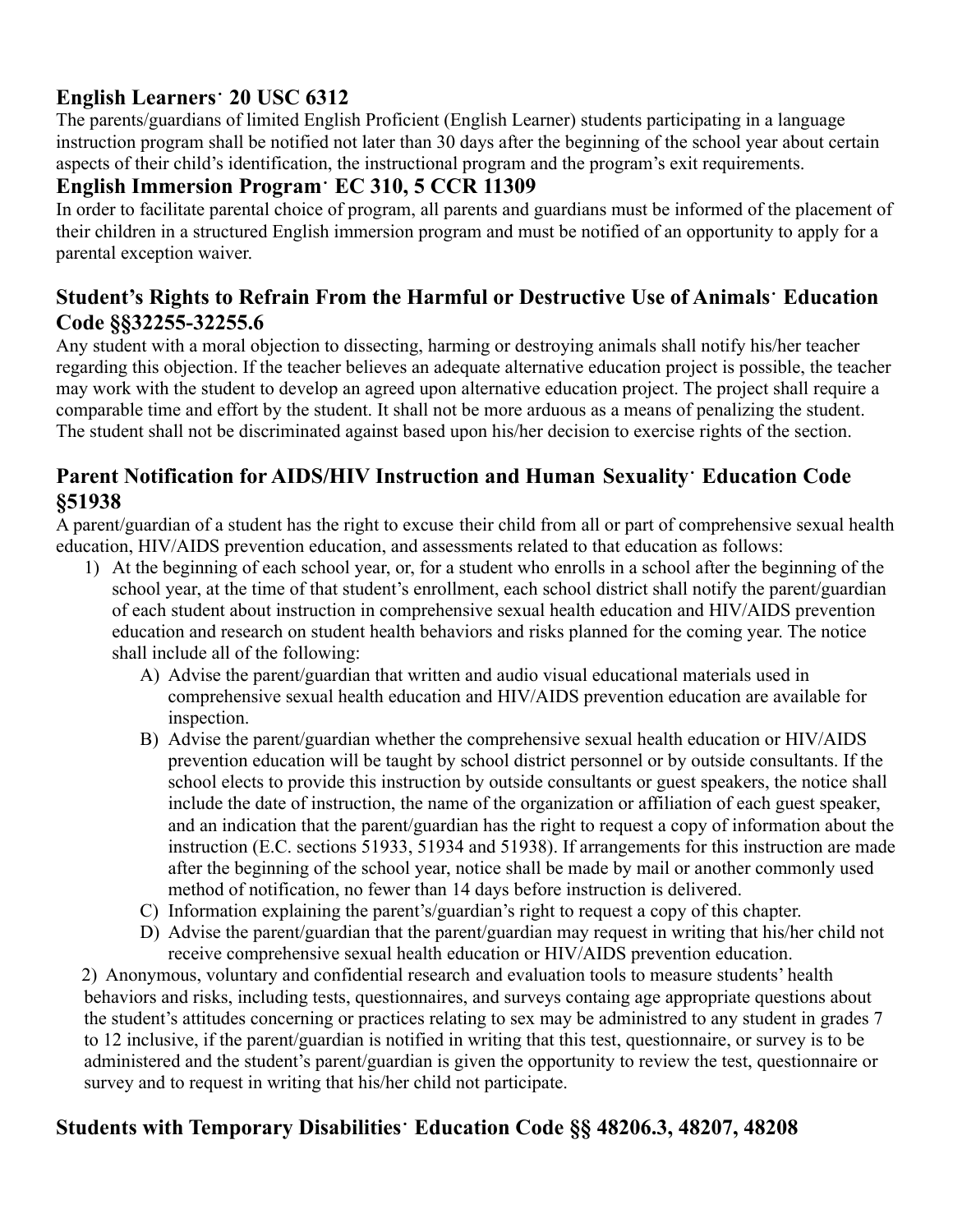A student with a temporary disability which makes attendance in the regular day classes or alternative education program in which he/she is enrolled impossible or inadvisable shall receive individual instruction provided by the district in which the student is deemed to reside. Such students shall be provided individual instruction, as deemed necessary, that may include instruction in the student's home, hospital, or health facility in the student's district of residence. Individual instruction means instruction provided to a student in the student's home, in a hospital or other health facility excluding state hospitals. A temporary disability means a physical or emotional disability incurred while a student is enrolled in a regular day classes or an alternative education program after which the student can reasonably be expected to return to regular day classes or the alternative program without special intervention. A student with a temporary disability who is in a hospital or other residential health facility, excluding a state hospital, which is located outside the school district in which the student's parent/guardian resides, shall be deemed to have complied with the residency requirements for school attendance in the school district in which the hospital is located. It shall be the primary responsibility of the parent/guardian to notify the school district in which the student is deemed to reside of the student's presence in a qualifying hospital. Upon receipt of the notification, that school district shall, within 5 working days of receipt of the notification, determine whether the student will be able to receive individualized instruction and when it will commence. The instruction will begin no later than 5 days after the need for individualized instruction has been rendered.

#### **Notice of Alternative Schools**⠂**Education Code § 58501**

California state law authorizes all school districts to provide for alternative schools. Section 58500 of the Education Code defines alternative school as a school or separate class group within a school which is operated in a manner designed to:

- 1) Maximize the opportunity for students to develop the positive values of self-reliance, initiative, kindness, spontaneity, resourcefulness, courage, creativity, responsibility and joy.
- 2) Recognize that the best learning takes place when the student learns because of his/her desire to learn.
- 3) Maintain a learning situation maximizing student self-motivation and encouraging the student in his/her own time to follow his/her own interests. These interests may be conceived by him/her totally and independently or may result in whole or in part from a presentation by his/her teacher's choice of learning projects.
- 4) Maximize the opportunity for teachers, parents and students to cooperatively develop the learning process and its subject matter. This opportunity shall be a continuous, permanent process.
- 5) Maximize the opportunity for the students, teachers, and parents to continuously react to the changing world, including but not limited to the community in which the school is located.

In the event any parent, student, or teacher is interested in further information concerning alternative schools, the county superintendent of schools, the administrative office of this district, and the principal's office in each attendance unit have copies of the law available for your information. This law particularly authorizes interested persons to request the governing board of the district to establish alternative school programs in each district.

# **Title I-20USC 6311, 34 CFR 200.61**

Requires the school district, at the beginning of each school year, to notify the parents of each student attending any school receiving Title 1 funds that they may request, and the district will provide on request (and in a timely manner), information regarding the professional qualifications of the student's classroom teacher.

In addition to the information that the parents may request, a school that receives Title 1 funds shall provide to each individual parent information on the level of achievement of the parent's child in each of the State academic assessments as required under this part; and timely notice that the parent's child has been assigned, or has been taught for four or more consecutive weeks by a teacher who is not highly qualified.

The notice and information provided to parents under this paragraph shall be in an understandable and uniform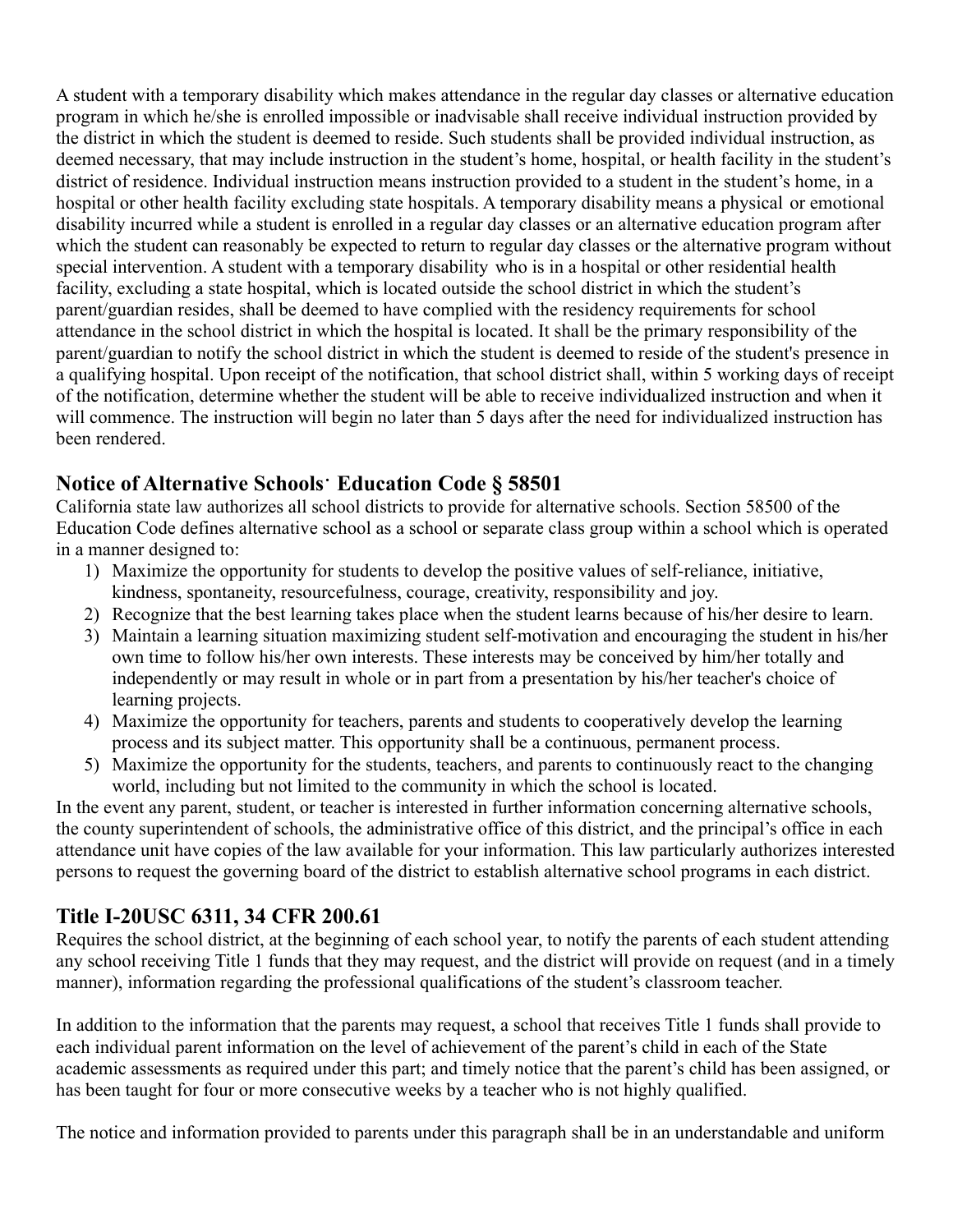format and to the extent practicable, provided in a language that the parents can understand.

#### **No Child Left Behind Act Information Regarding Professional Qualifications of Teachers/Paraprofessionals**⠂**20 USC 6311, 34 CFR 200.61**

At the beginning of each school year, school district who receive Title 1 federal funding pursuant to the No Child Left Behind Act must inform parents/guardians that they may request and obtain information regarding the professional qualifications of the student's classroom teachers and paraprofessionals, including, at a minimum, the following: (1) whether the teacher has met State qualification and licensing criteria for the grade levels and subject areas in which the teacher provides instructions, (2) whether the teacher is teaching under emergency or other provisional status through which State qualification or licensing criteria have been waived, (3) the baccalaureate degree major of the teacher and any other graduate certification or degree held by the teacher and the field of discipline of the certification or degree, and (4) whether the child is provided services by paraprofessionals and, if so, their qualifications.

#### **Program Improvement**⠂**20 USC 6316**

Schools identified for program improvement under the No Child Left Behind Act must promptly notify parents/guardians of students enrolled at the school the following: (1) An explanation of what the identification means and how the school compares in terms of academic achievement to other elementary or secondary schools in the district and state, (2) The reasons for the identification, (3) An explanation of what the school is doing to address the problem of low achievement, (4) An explanation of what the district or state is doing to help the school address the achievement problem, (5) An explanation of how parents/guardians can become involved in addressing the academic issues that caused the school to be identified for program improvement, and (6) An explanation of the option to transfer to another district school or charter school or to obtain supplemental education services.

# **Supplemental Services**⠂**20 USC 6316**

Schools required to provide supplemental educational services must annually notify parents/guardians of: (1) The availability of supplemental educational services, (2) The identity of approved providers that are within the district or whose services are reasonably available in neighboring districts; and (3) The services, qualifications and demonstrated effectiveness of each provider.

#### **Unsafe School Choice Option**⠂**20 USC 7912**

If a student attending a public elementary or secondary school which has been identified as persistently dangerous or who becomes a victim of a violent crime, while in or on the school grounds, must be allowed to attend a safe public elementary school or secondary school within the district, including a public charter school.

# **Nondiscrimination**

# **Nondiscrimination in District Programs and Activities**⠂**Education Code § 200 et seq.**

State and federal law prohibits discrimination in education programs and activities. School districts are required to afford all students equal rights and opportunities regardless of their disability, gender, gender identity, gender expression, nationality, race or ethnicity, religion, sexual orientation, or any other characteristic that is contained in the definition of hate crimes set forth in Section 422.55 of the Penal Code.

#### **Section 504 of the Rehabilitation Act of 1973**

Section 504 prohibits discrimination on the basis of disability. It requires school districts to identify and evaluate children with physical or mental impairment that substantially limits one or more major life activities. These students are eligible to receive services and aid to meet their needs. The school district is to designate a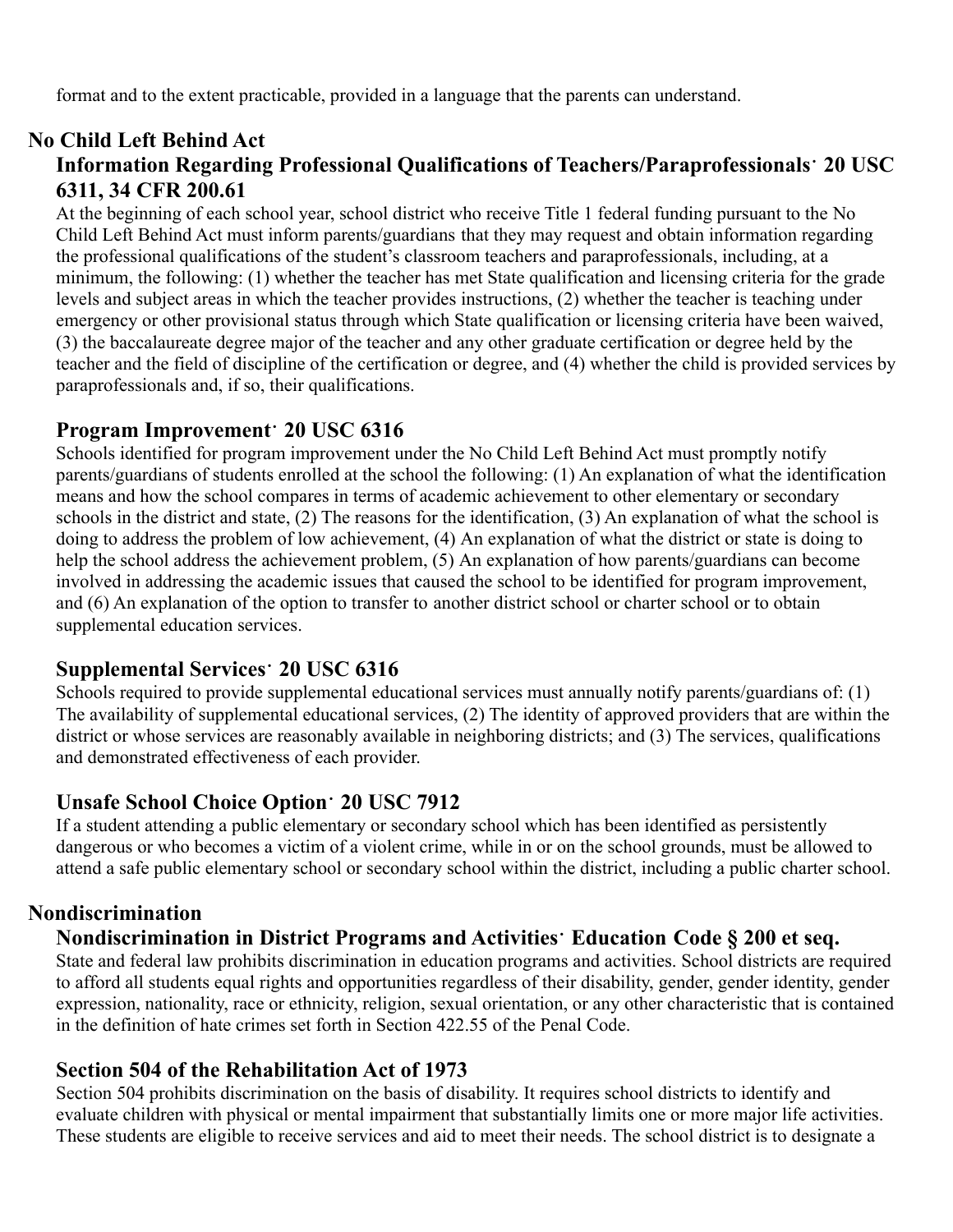person responsible for implementing the requirements of this section.

#### **Nutrition**

# **Free and Reduced Priced Meals**⠂**Education Code §§ 49510-49520**

Free or reduced priced meals are available at school for students whose parents/guardians qualify based on household income.

#### **Safety**

# **Asbestos Management Plan**⠂**Code of Federal Regulations §§ 763.84, 763.93**

At least once a year, school districts will notify parent/guardian, teacher and employee organizations in writing of the availability of a complete updated management plan for asbestos containing material in school buildings.

# **Fingerprinting**⠂**Education Code §32390**

The governing board of any school district may offer a fingerprinting program for children enrolled in kindergarten or newly enrolled in that district. Each parent/guardian shall be informed of the school fingerprinting program when the child first enrolls in public schools. At that time, the parent/guardian shall declare in writing whether he/she wants the child to be fingerprinted in the school programs. If the parent/guardian consents to fingerprinting, they shall pay the applicable fee. The parent/guardian shall be informed in writing at the time of enrollment that they may reverse, in writing, their declaration on fingerprinting at any time. Children shall not be fingerprinted without consent of the parent/guardian.

#### **Megan's Law**⠂**Penal Code § 290.45, 290.46**

Information about registered sex offenders in California can be found on the California Department of Justice's website (<https://meganslaw.ca.gov/>).

#### **Open Campus Lunch Period**⠂**Education Code § 44808.5**

If the governing board of a school district permits students enrolled in their schools to leave school grounds during lunch, parents/guardians are to be informed that neither the school district nor any employee shall be liable for the conduct or safety of any student who has left the school grounds during this lunch period.

# **Pesticide Products**⠂**Education Code § 17612, 48980.3**

The school shall provide to parents/guardians of students a written notification of the name of all pesticide products expected to be applied at the school during the upcoming year. The notification shall identify the active ingredient(s) in each pesticide product. The notice shall also contain the Internet address used to access information on pesticides and pesticide use reduction developed by the Department of Pesticide Regulation, and may contain information deemed necessary by the school district. The school district shall provide the opportunity for recipients to register with the school district if they wish to receive notification of individual pesticide applications at the school. Persons who register shall be notified of individual applications at least 72 hours prior to the application. The notice shall include the product name. The active ingredient and the intended date of application. If a pesticide product not included in the annual notification is subsequently intended for use at a school, the school district shall provide written notification of its intended use at least 72 hours prior to application.

# **School Bus Passenger Safety**⠂**Education Code § 39831.5**

Upon registration, parents/guardians of students not previously transported in a school bus, shall be provided with written information on school bus safety. This applies to prekindergarten, kindergarten and grades 1 to 6. The information provided to parents/guardians of students shall include, but not limited to, all of the following:

1) A list of school bus stops near each student's home;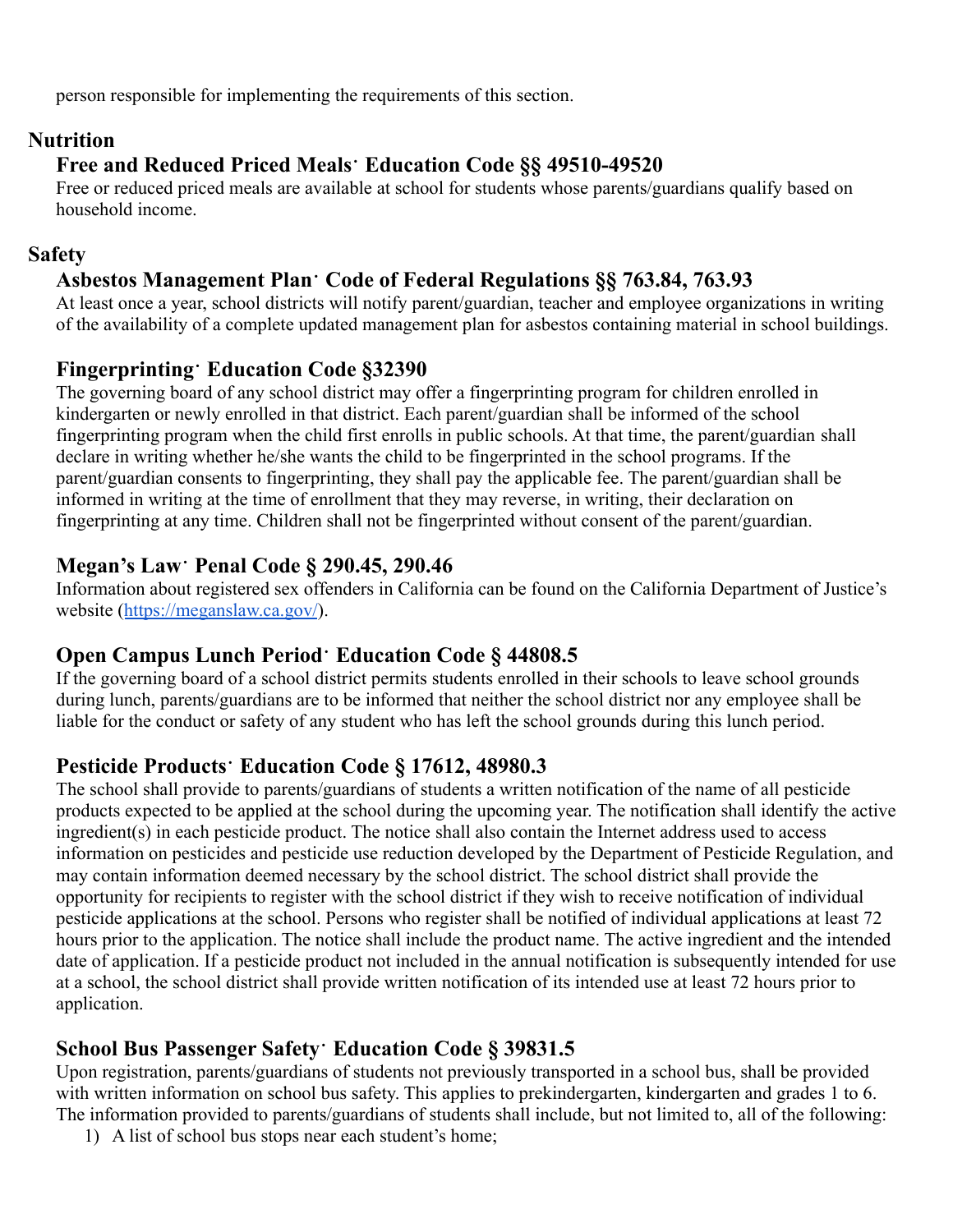- 2) General rules of conduct at school bus loading zones;
- 3) Red light crossing instructions;
- 4) School bus danger zone; and
- 5) Walking to and from school bus stops.

### **School Safety Plan-EC 32280 et. seq.**

Each Madera County Office of Education school site has a Comprehensive School Safety Plan, which includes a disaster preparedness plan and emergency procedures. Copies are available to read at each school office. Fire and emergency drills are held periodically at each school.

#### **Sexual Harassment**⠂**Education Code § 231.5**

School districts are required to have a written policy prohibiting sexual harassment. A copy of the policy will be displayed in a prominent location, provided as part of any orientation for new students, distributed to all employees and included in publications that set forth the district's standards of conduct.

# **Use of Sunscreen**⠂**Education Code § 35183.5**

During the school day, each school will allow for outdoor use of articles of sun protective clothing, including, but not limited to, hats, and shall allow students to use sunscreen without a physician's note or prescription. Each school site may set policy related to the type of sun protective clothing students will be allowed to use and the use of sunscreen.

#### **Special Needs Students**

# **Child Find Policies (Special Education)**⠂**Education Code § 56301**

All individuals with disabilities residing in the state, including those who are homeless or wards of the state, shall be identified, located and assessed as required. Each district, special education local plan area, or county office, shall establish written policies and procedures for a continuous child-find system which addresses the relationship among identification, screening, referral, assessment, planning, review and the triennial assessment. The policies and procedures shall include, but not limited to, written notification of all parents/guardians of their rights under this chapter, and the procedure for initiating a referral for assessment. Parents/guardians shall be given a copy of their rights and procedural safeguards upon initial referral for assessment, upon notice of an individualized education program meeting or reassessment, upon filing a complaint, and upon filing for a pre-hearing mediation conference.

#### **Individuals with Disabilities Act (IDEA)**

Every individual with exceptional needs who is eligible to receive educational instruction and/or related services shall receive such educational instruction, services, or both, at no cost to his/her parents/guardians or, as appropriate, to him/her. Federal law also requires a free and appropriate education in the least restrictive environment to be offered to qualified disabled students.

#### **Student Discipline/Conduct**

#### **Rules; School Discipline**⠂**Education Code § 35291**

The governing board of each school district which maintains any grades 1 through 12, inclusive, may notify the parent/guardian of all students registered in district schools of the availability of rules of the district pertaining to student discipline. School districts may prescribe procedures to provide written notice to both continuing and transfer students and to their parents/guardians regarding school discipline rules.

# **Student/School Information and Records Access to Records**⠂**Education Code §§ 49063, 49069, 49091.14, FERPA**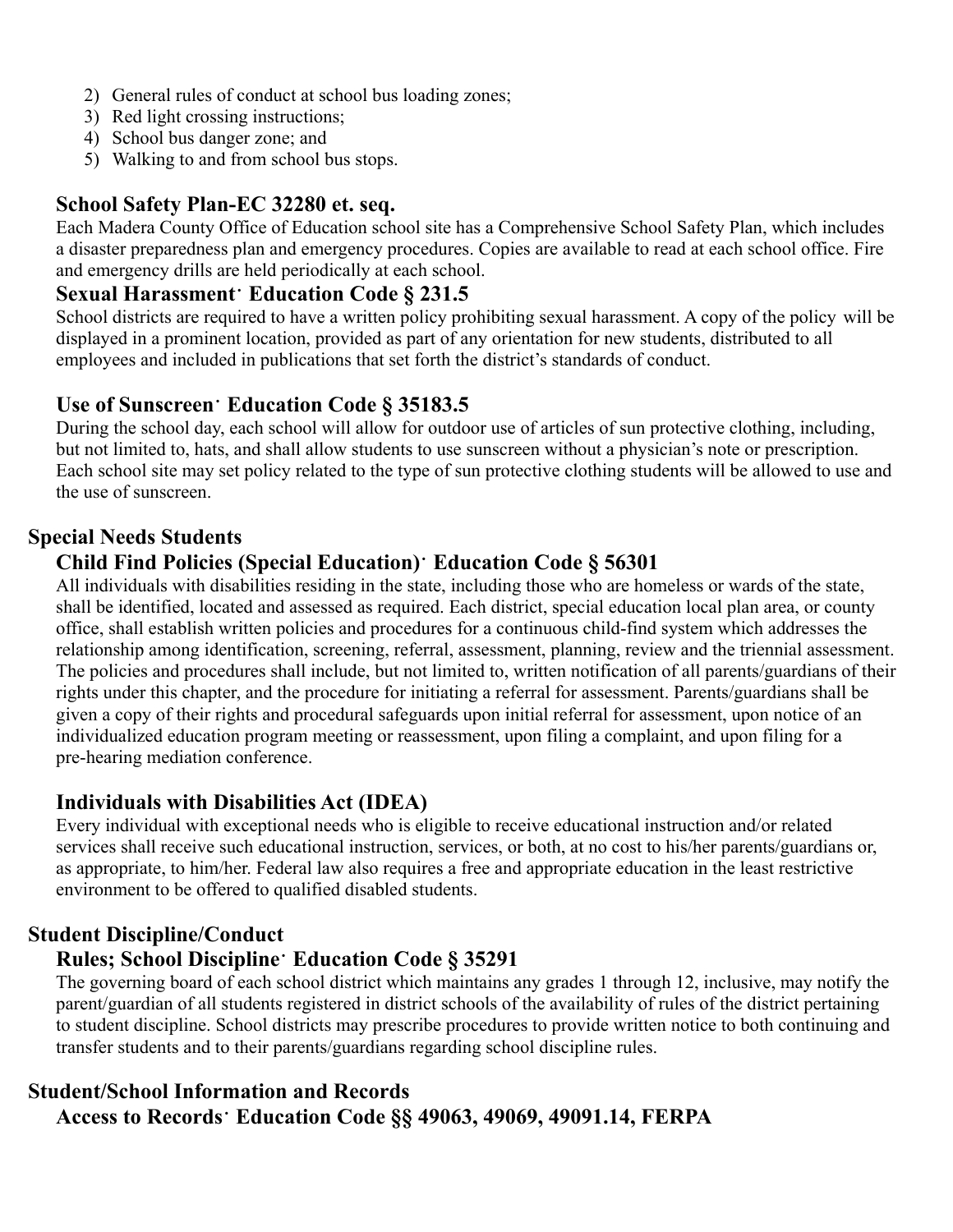School district shall notify parents/guardians in writing of their rights regarding the availability of the types of student records and information which are directly related to students and maintained by the institution, the official responsible for the maintenance of the records, the location of the records, the criteria to be used by the district in defining "school officials and employees" and in determining "legitimate educational interest" as used in Section 49064 and 49076 (a)(1), the policies for reviewing and expunging the records, the right of the parent/guardian to access the student records, the procedure for challenging the content of student records, the procedure for challenging the content of student records, the cost which will be charged to the parent/guardian for copies of records, and their right to file a complaint with the United States Department of Health, Education and Welfare concerning an alleged failure by the district to comply with the provisions of Section 438 of the General Education Provisions Act. Parents/guardians of currently enrolled or former students have an absolute right to access any and all student records related to their children which are maintained by school districts or private schools. Each school must annually compile a prospectus of the curriculum to include titles, descriptions and instructional goals for every course offered by the school.

#### **Directory Information**⠂**Education Code §§ 49063 (i), 49073**

Parents/guardians shall be notified regarding the district's policy to release directory information on students or former students to officials, organizations or individuals. No information shall be released when a parent/guardian has notified the district not to release such information. Directory information may be released according to local policy regarding any former student, provided that notice is given at least on an annual basis of the categories of information which the school plans to release and of the recipients.

#### **Military Recruiter Access to Information**⠂**20 USC 7908**

Federal law requires school districts to provide military recruiters the same access to secondary school students as is provided generally to post-secondary educational institutions or to prospective employers. Parents/guardians may request that a student's name, address, and telephone listing not be released without prior written consent. The district shall notify parents/guardians of the option and shall comply with the choice of the parents/guardians.

#### **Rights of Parents/Guardians to Information**⠂**Education Code §§ 51101, 51101.1**

Parents/guardians have the right to be informed by the school and to participate in the education of their children, as follows: to observe classrooms as specified; within a reasonable time of their request to meet with teachers and the principal of the school; to volunteer their time and resources; to be notified on a timely basis if their child is absent from school without permission; to receive the results of their child's performance and the performance of the school on standardized tests; to request a particular school for their child and to receive a response from the district; to have a school environment for their child that is safe and supportive; to examine the curriculum materials of their child's classes; to be informed of their child's progress in school and of the appropriate staff to contact should a problem arise; to access the school records of their child; to receive information about the academic performance standards, proficiencies, or skills their child is expected to accomplish; to be informed in advance about school rules, including disciplinary rules and procedures, attendance policies, dress code and procedures for visiting the school; to receive information about any psychological testing and to deny permission to test; to participate as a member of a parent advisory committee, school-site council, or site-based leadership team; to challenge anything in their child's record and to receive a response from the school; and to be notified any decision to promote or retain and to appeal a decision to promote or retain. School districts will take all reasonable steps to ensure that all parents/guardians of students, who speak a language other than English, are properly notified in English and in their home language of the rights and opportunities available to them.

# **Surveys: Disclosure of Personal Information**⠂**20 USC 1232 (h), Education Code § 51513**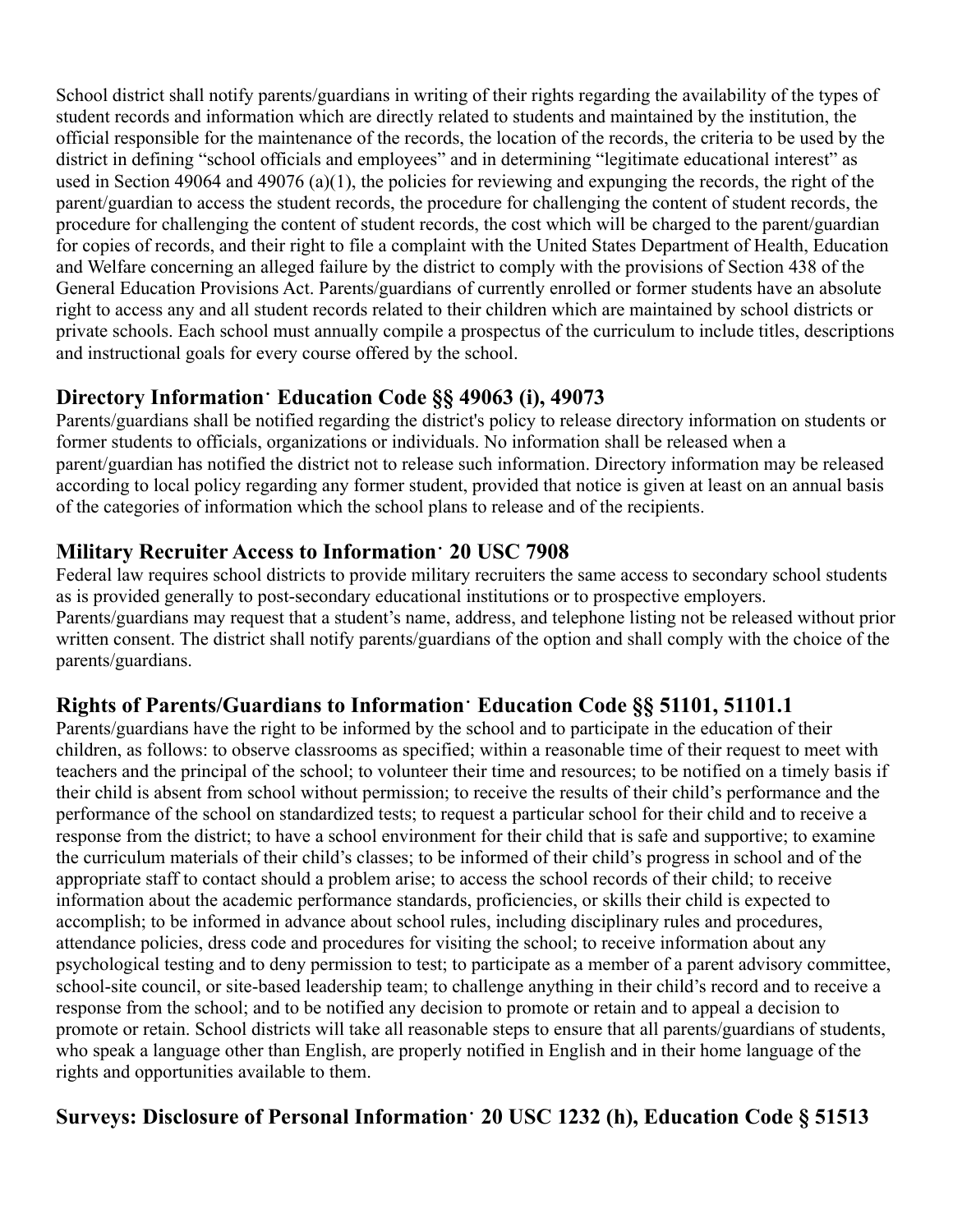Parent's/guardians will be notified of the specific or approximate dates when an activity involving the collection, disclosure or use of personal information collected from students for the purpose of marketing or selling that information is scheduled. The school district shall develop a policy, in consultation with parents/guardians, regarding the collection of this information. Parents/guardians may opt their student(s) out of participation. No student may be required to submit to a survey, analysis or evaluation that reveals sensitive personal information (i.e. students' and/or their parents'/guardians' personal beliefs or practices regarding sex, family life, morality, religion, political beliefs/affiliations, mental/psychological problems of student or his/her family, illegal behavior, self-incrimination behavior, anti-social behavior, demeaning behavior, critical appraisals of students' close family member(s), privileged relationships, or income except when necessary for program participation or financial aide) without the prior written consent of the parent/guardian. Parents/guardians shall be notified of the specific or approximate dates of the administration of any survey and choose to opt students out of participation. The school district, in consultation with parents/guardians, shall develop a policy regarding the right of the parent/guardian to inspect surveys created by a third party or any instrument used in the collection of personal information.

#### **Testing**

#### **Advance Placement Examination Fees**⠂**Education Code § 52244**

State funds are available to award grants to students to cover the costs of advanced placement examination fees. Any economically disadvantaged student who is enrolled in an advanced placement course may apply to their school for a grant.

#### **High School Exit Examination**⠂**Education Code § 60850-60859, 37254**

Parents/guardians shall be notified that each student completing grade 12 will be required to successfully pass the high school exit examination. The notification must include, at minimum, the date of the examination, the requirements for passing the examination, the consequences of not passing the examination, and that passing the examination is a condition of graduation. The high school exit examination may not be required as a condition of graduation for a student who did not receive adequate notice of the examination. Adequate notice means that the student received written notice at the commencement of grade 9, and each year thereafter through the annual notification process, or if a transfer student, at the time the student transfers. A student who has taken the examination in grade 10 is deemed to have adequate notice.

Students and/or parents/guardians of students under the age of 17 who have not passed one or both parts of the high school exit examination by the end of grade 12 shall be notified as follows before the end of each school term:

- 1) Students, including English learners, who have not passed one or both parts of the high school exit examination by the end of grade 12 are entitled to receive intensive instruction and services for up to two consecutive academic years after completion of grade 12 or until they pass both parts of exit examination, whichever is first;
- 2) English learners, who have not passed one or both parts of the exit examination by the end of grade 12, are entitled to receive services to improve English proficiency as needed to pass those parts of the exit examination not yet passed for up to two consecutive academic years after completion of grade 12 or until they pass both parts of the exit examination, whichever comes first; and
- 3) Students who have not passed one or both parts of the exit examination by the end of grade 12, have the right to file a complaint regarding intensive instruction and services under the Uniform Complaint Procedures if he/she was not provided the opportunity to receive intensive instruction and services for up to two consecutive academic years after completion of grade 12 or until they pass both parts of the exit examination, whichever comes first.